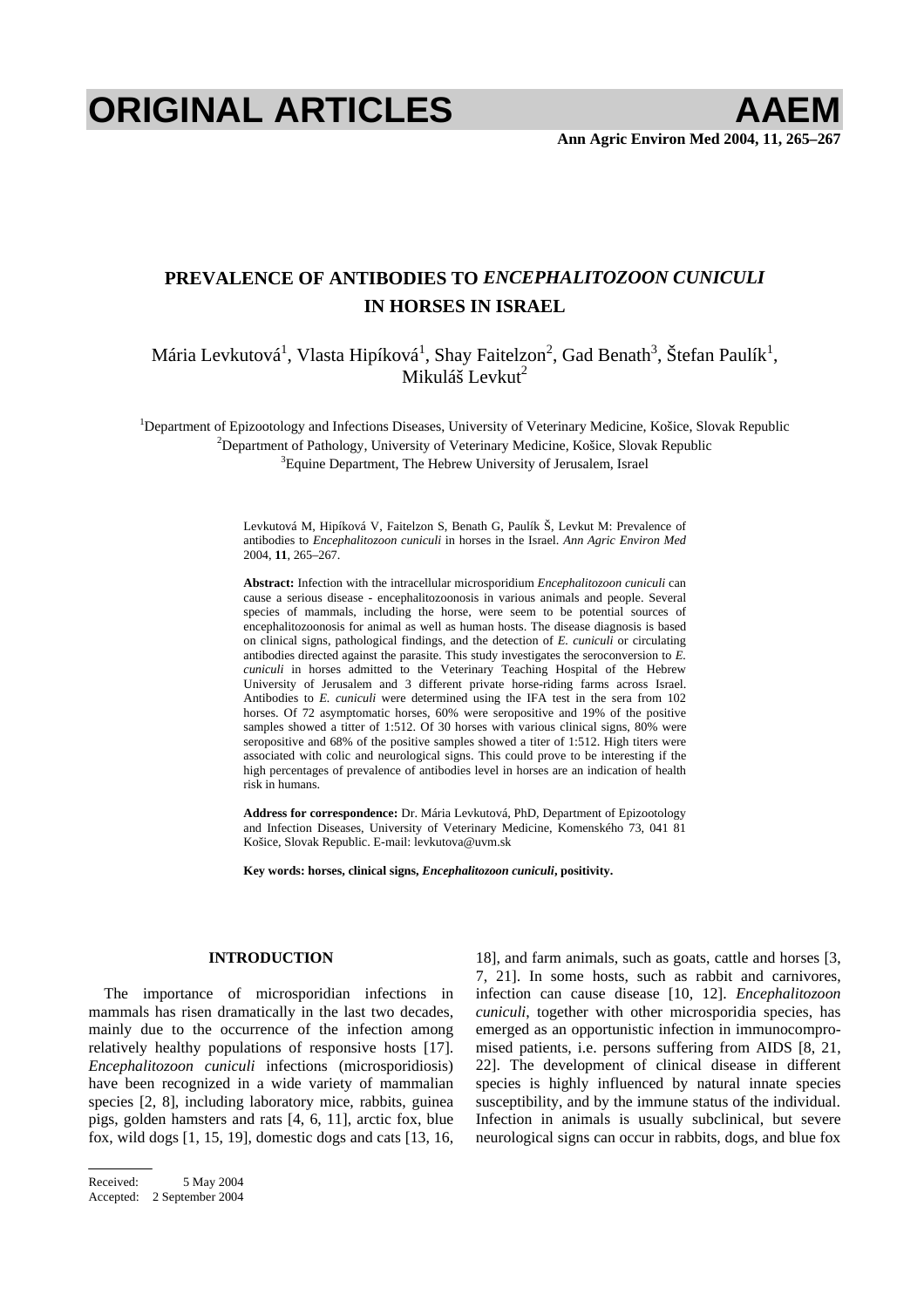(*Alopex lagopus*) because of granulomatous encephalitis [1, 12]. The blue fox is one of the species most susceptible to encephalitozoonosis. Nothing is known about the spread of the *E. cuniculi* in horses.

Our screening results indicated that the examination of horse' sera for the presence of anti-*E. cuniculi* antibodies is of great importance, especially in horses with health problems. The IFA test is a greatly sensitive method for detection of early microsporidian infection.

### **MATERIALS AND METHODS**

**Serum samples.** Ten ml blood samples were taken into evacuated tubes from the jugular vein of horses. Serum was removed from the clotted blood samples by centrifugation at 4,000 rpm for 10 minutes. Sera obtained were maintained at –20ºC until testing.

**Animals.** The 102 horses examined comprised 2 groups. The first consisted of 30 animals (admitted to the Veterinary Teaching Hospital of the Hebrew University of Jerusalem, Israel) showing a variety of clinical manifestations. The second consisted of 72 asymptomatic horse from 3 different private horse riding farms across Israel, aimed to indicate the prevalence of antibodies to *E. cuniculi* in a healthy population (control group).

*E. cuniculi* **organisms.** The entire cell corpuscular antigen of the *Encephalitozoon cuniculi* was used. The agent spores of murine and dog origin [5] were grown within E6 cells (Vero green monkey kidney cell), cultivated in modified RPMI 1640 medium, supplemented with 5% foetal calf serum and the addition of antibiotic and antimycotics (penicillin, streptomycin and amphotericin B).

**Spore isolation.** After bursting of the infected cells, mature spores were released into the media. The organisms were collected from culture supernatants after centrifugation at 450 xg for 20 minutes. Sediment was resuspended in non-buffered Percol (density 1.30 g/ml, pH 8.8), and following centrifugation at 750 xg for 20 minutes, separated from the spores. Subsequently, the organisms were processed according to Koudela *et al.* (1993) [10].

**The indirect immunofluorescence antibody assay (IFA).** The indirect immunofluorescence antibody test was used as the diagnostic method to determine specific anti-*E. cuniculi* antibodies. The test was conducted as described in detail by Chalupský *et al.* [9]. A fresh suspension of *E. cuniculi* from the tissue culture was placed in each well of a slide. The slide was air-dried for 24 h, then fixed in absolute acetone for 15 min and air dried. Horse sera tested were serially diluted, beginning at 1:2 and ending at 1:512. Each of the wells on the slide was covered with 10 µl diluted serum, and slides were incubated for 30 min at 37ºC within a moist chamber. The

**Table 1.** Antibodies to *Encephalitozoon cuniculi* in horses.

| Group                     | Antibody titer |          |              |          |                | No. of                   |
|---------------------------|----------------|----------|--------------|----------|----------------|--------------------------|
|                           | $<$ 32         | 64       | 128          | 256      | 512            | examined<br>animals      |
| Asymptomatic horses       | 29             | 16       | 3            | 16       | 8              | 72                       |
| Symptomatic horses        | 5              | 2        | 3            | 3        | 17             | 30                       |
| Clinical signs            |                |          |              |          |                |                          |
| colic                     | 1              | $\Omega$ | $\Omega$     | 1        | 9              | 11                       |
| neurological signs        | 1              | $\theta$ | $\mathbf{0}$ | $\Omega$ | 5              | 6                        |
| fever with unknown origin | $\Omega$       | 1        | 1            | 1        | 1              | $\overline{\mathcal{A}}$ |
| lameness                  | 1              | $\Omega$ | 1            | $\theta$ | 0              | $\overline{c}$           |
| reproductive disturbance  | 1              | $\theta$ | 1            | $\Omega$ | $\overline{c}$ | 4                        |
| pruritus                  | 1              | $\theta$ | $\theta$     | $\theta$ | $\theta$       | 1                        |
| sinusitis                 | 0              | 1        | $\theta$     | 1        | 0              | $\overline{c}$           |

slides were then washed twice in distilled water and PBS at 10-min intervals. Following air-drying, the wells were covered with 10 µl of rabbit anti-horse IgG marked fluorescein isothiocyanate conjugate (FITC, SIGMA) of 1:160 dilution. After 30 min at 37ºC the slides were washed and air-dried. Then they were counter-stained with Evans blue and cover slips mounted with buffered glycine. The reaction was examined using a fluorescence microscope (Olympus) at  $\times 200$  magnification using 510 nm coloured light, excitation filters of 405-409 nm and barrier filter of 550 nm. Both a positive and negative serum were included in this test as control. In the case of a positive immunological reaction, spores were observed as oval fluorescent formations of 1.5-2.5 µm in size. As the majority of the asymptomatic horses showed activity in dilutions  $\leq$ 1:32, sera that reacted at a dilution  $\geq$ 1:64 were considered positive.

#### **RESULTS**

Of 72 asymptomatic horses, 43 (60%) were seropositive and 19% of the positive samples showed a titer of 1:512 (Tab. 1). Of 30 horses with various clinical signs, 25 (80%) were seropositive and 68% of the positive samples showed a titer of 1:512. High titers were associated with colic and neurological signs (Tab. 1).

#### **DISCUSSION**

The results of serological examination showed the occurrence of antibodies to *Encephalitozoon cuniculi* in horses in Israel. The sera showing positivity at a dilution of 1:64 and higher were chosen on the basis of selection of our positive samples, which were relevant with Chalupský *et al.* [9] previous experience. Titer of antibodies to *E. cuniculi* was shifted to the highest titer in horses with clinical signs compared to clinically healthy horses. Increasing the titer to follow microsporidia suggests multiplication of the antigen and a more severe